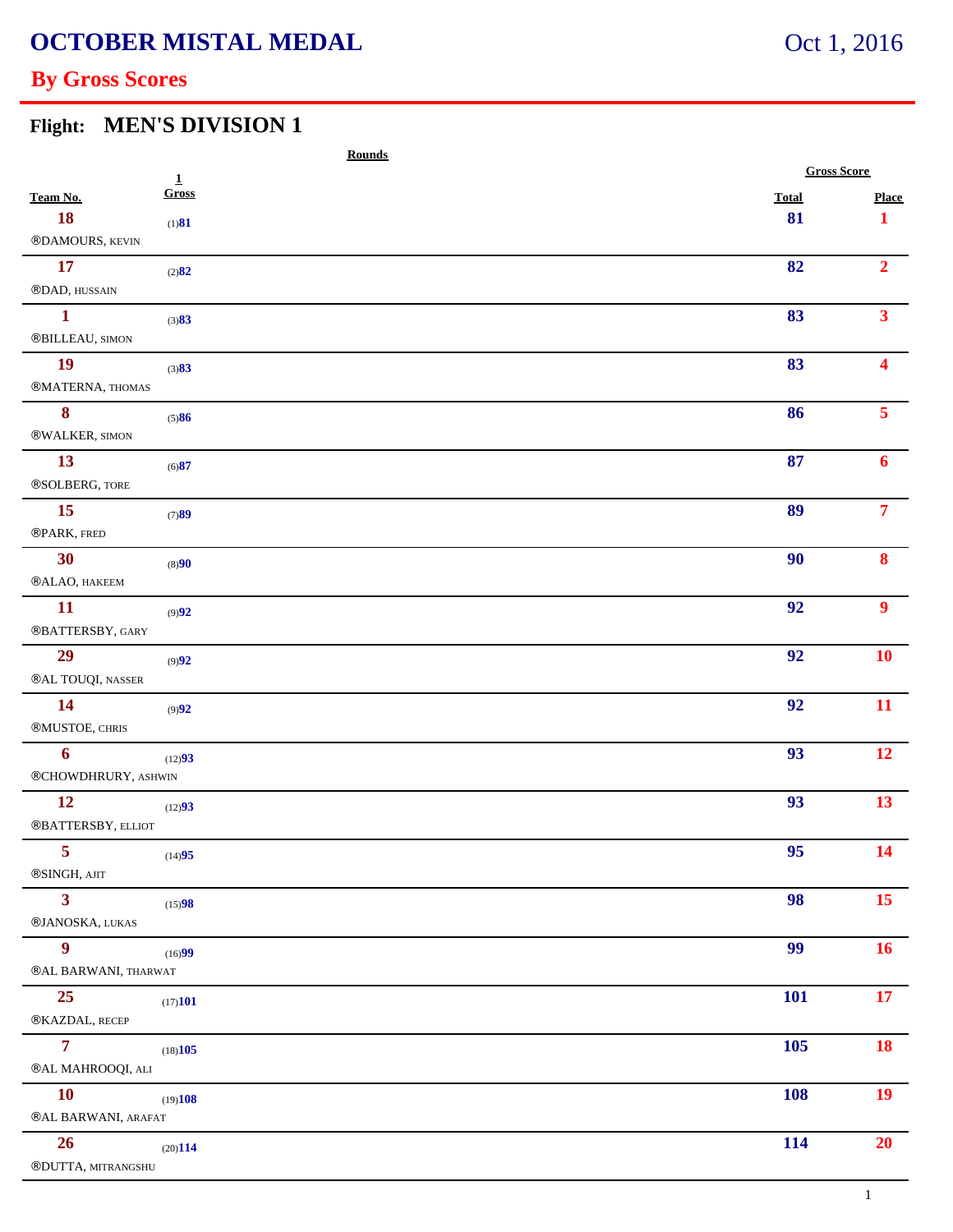# **OCTOBER MISTAL MEDAL**

### **By Gross Scores**

#### **Flight: MEN'S DIVISION 1**

|                |         | <b>Rounds</b> |                    |              |
|----------------|---------|---------------|--------------------|--------------|
|                |         |               | <b>Gross Score</b> |              |
| Team No.       | Gross   |               | <b>Total</b>       | <b>Place</b> |
|                | (21)115 |               | 115                | <b>21</b>    |
| ®CONDON, KERRY |         |               |                    |              |
|                | (9,999) |               | v                  |              |
| ®GEORGE, JOE   |         |               | Withdrawn          |              |